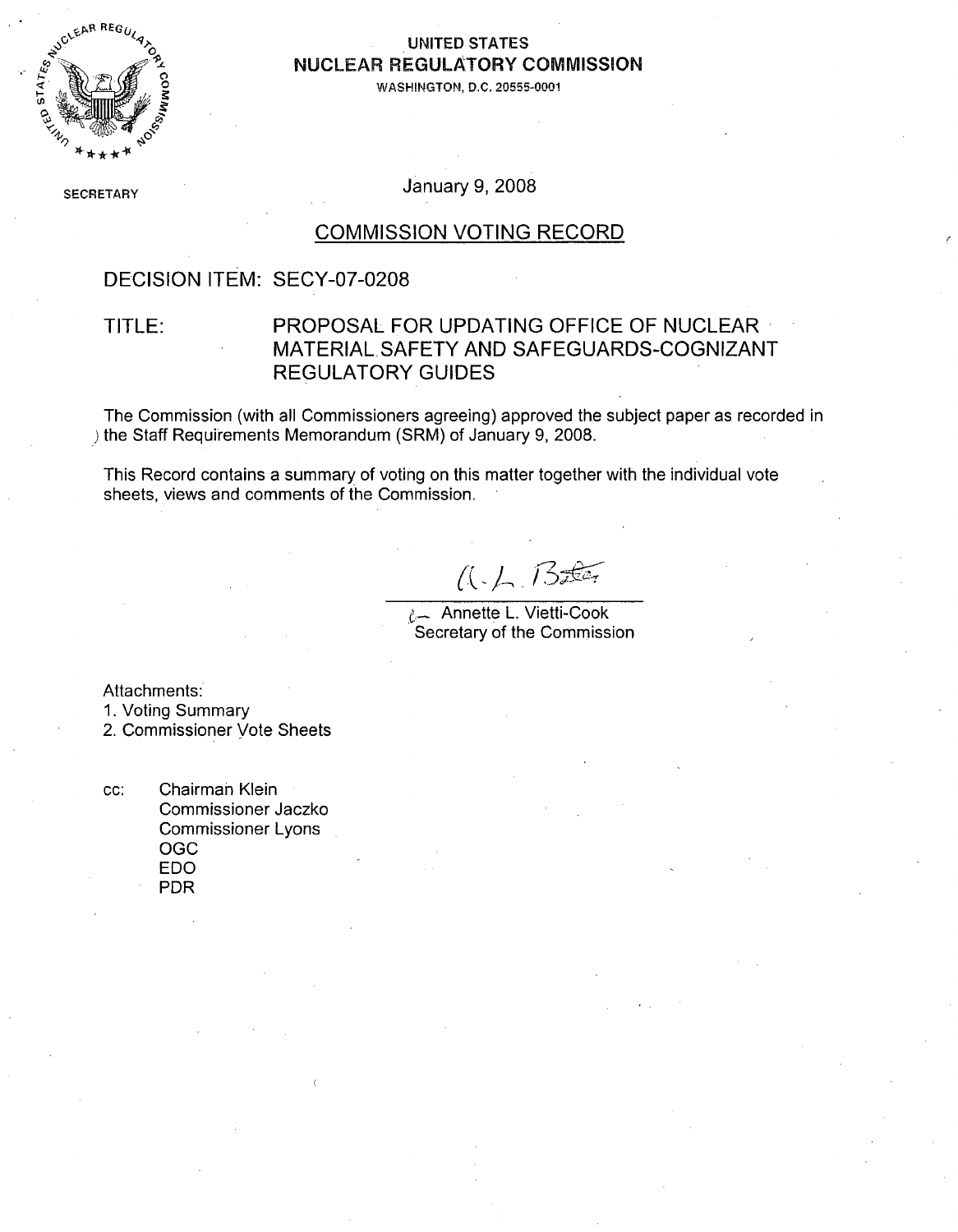## **VOTING** SUMMARY **- SECY-07-0208**

#### RECORDED **VOTES**



#### **COMMENT RESOLUTION**

In their vote sheets, all Commissioners approved the staffs recommendation and provided some additional comments. Subsequently, the comments of the Commission were incorporated into the guidance to staff as reflected in the SRM issued on January **9, 2008.**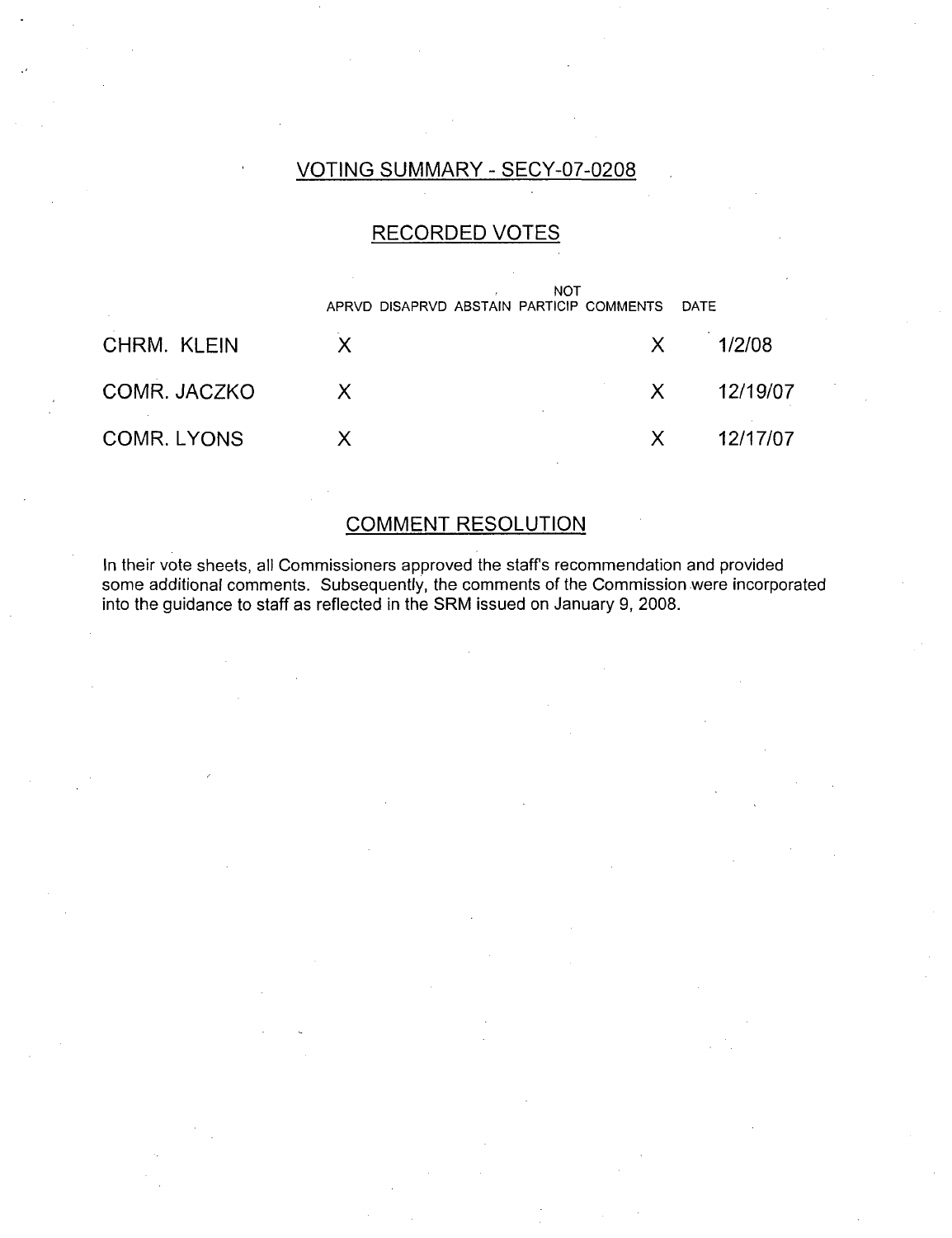## **NOTATION VOTE**

## **RESPONSE SHEET**

| TO: | <b>Annette Vietti-Cook, Secretary</b> |  |
|-----|---------------------------------------|--|
|-----|---------------------------------------|--|

FROM: CHAIRMAN **KLEIN**

**SUBJECT: SECY-07-0208 -** PROPOSAL FOR **UPDATING OFFICE** OF **NUCLEAR** MATERIAL SAFETY **AND SAFEGUARDS-COGNIZANT** REGULATORY **GUIDES**

| XX<br><b>Approved</b>    | <b>Abstain</b><br><b>Disapproved</b>       |
|--------------------------|--------------------------------------------|
| <b>Not Participating</b> |                                            |
| <b>COMMENTS:</b>         | Attached XX<br><b>Below</b><br><b>None</b> |

**SIGNATURE**

**1/** Z,/y2008 **DATE**

Entered on "STARS" Yes  $\frac{1}{10}$  No \_\_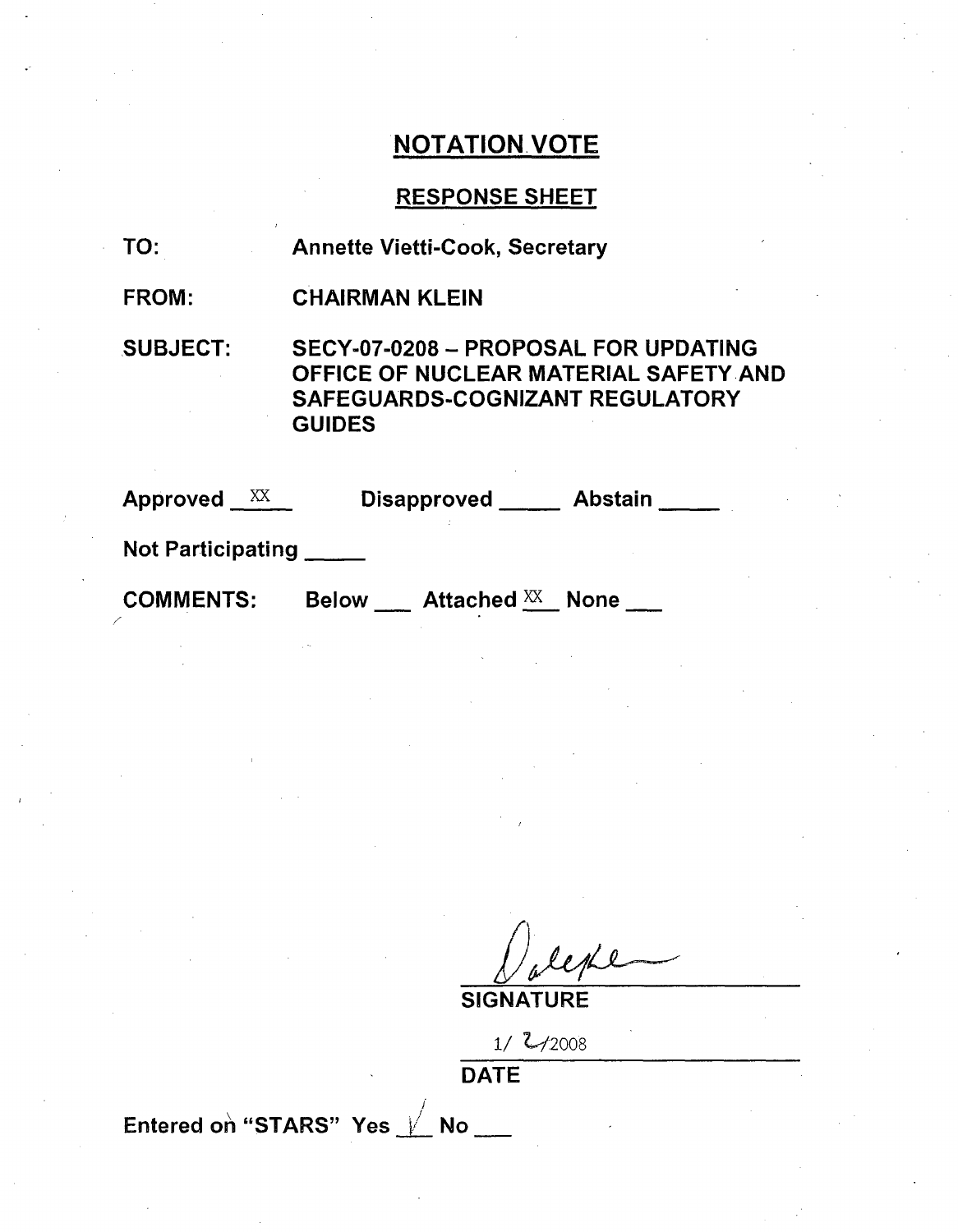#### **Chairman Klein's Comments on SECY-07-0208, Proposal for Updating Office of Nuclear Material Safety and Safeguards-7Cognizant Regulatory Guides**

**I** approve the staff's recommendation to defer the review and update of the 89 NMSS Regulatory Guides (RGs) until the FY 2009 - 2010 budget cycle. The staff's proposal is a reasonable and practical result of the Commission-mandated Regulatory Guide Update Program (RGUP) and the NRC's common prioritization structure, with RG updates being among the lowest priority activities. Thus, in the interest of ensuring that public resources are used effectively, efficiently, and responsibly, **I** agree with the staff that it would not be appropriate to displace higher priority licensing, incident response, and oversight activities to reallocate **8.9 FTE** to perform this work.

The staff notes that it has been using the applicable Standard Review Plans and accompanying Interim Staff Guidance documents to conduct licensing and certification reviews, and there have been no apparent adverse impacts as a result. It is therefore appropriate for the staff to stay within the RGUP process to review and update or withdraw the **NMVSS** RGs, as appropriate. Nevertheless, **I** do support Commissioner Lyons' proposal that the staff should consider applying some minimal amount of resources to utilize contractors to support withdrawal of unnecessary Regulatory Guides.

Dale **E.** Klein **1 / tJ2008**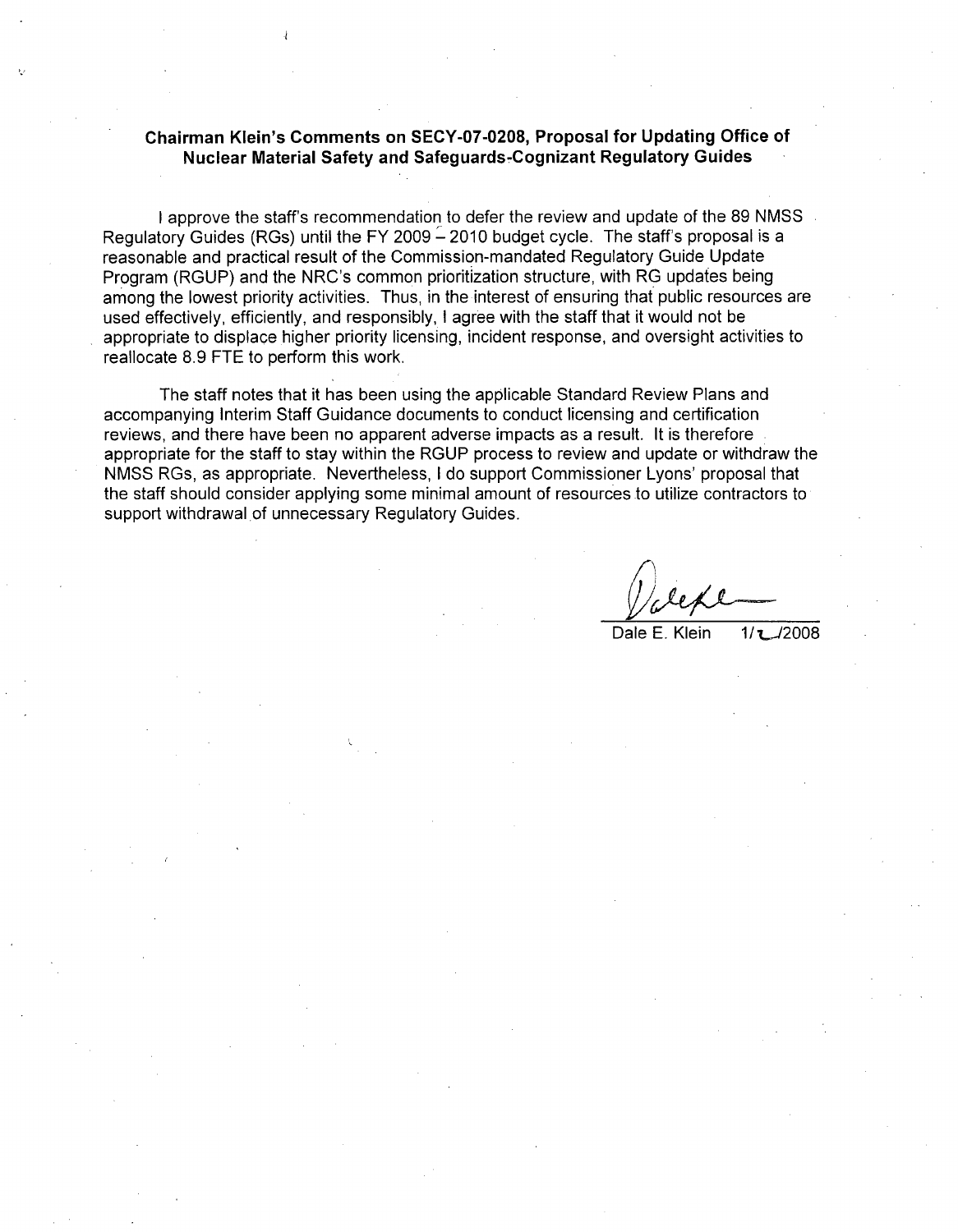# **NOTATION** VOTE'

# **RESPONSE SHEET**

| TO:                      | <b>Annette Vietti-Cook, Secretary</b>                                                                                                    |
|--------------------------|------------------------------------------------------------------------------------------------------------------------------------------|
| <b>FROM:</b>             | <b>COMMISSIONER JACZKO</b>                                                                                                               |
| <b>SUBJECT:</b>          | SECY-07-0208 - PROPOSAL FOR UPDATING<br>OFFICE OF NUCLEAR MATERIAL SAFETY AND<br><b>SAFEGUARDS-COGNIZANT REGULATORY</b><br><b>GUIDES</b> |
| Approved X               | Disapproved Abstain                                                                                                                      |
| <b>Not Participating</b> |                                                                                                                                          |
| <b>COMMENTS:</b>         | Below Attached X<br>None                                                                                                                 |

SIGNATURE<br>
2 /19/07

**DATE**

Entered on "STARS" Yes  $\overline{X}$  No \_\_\_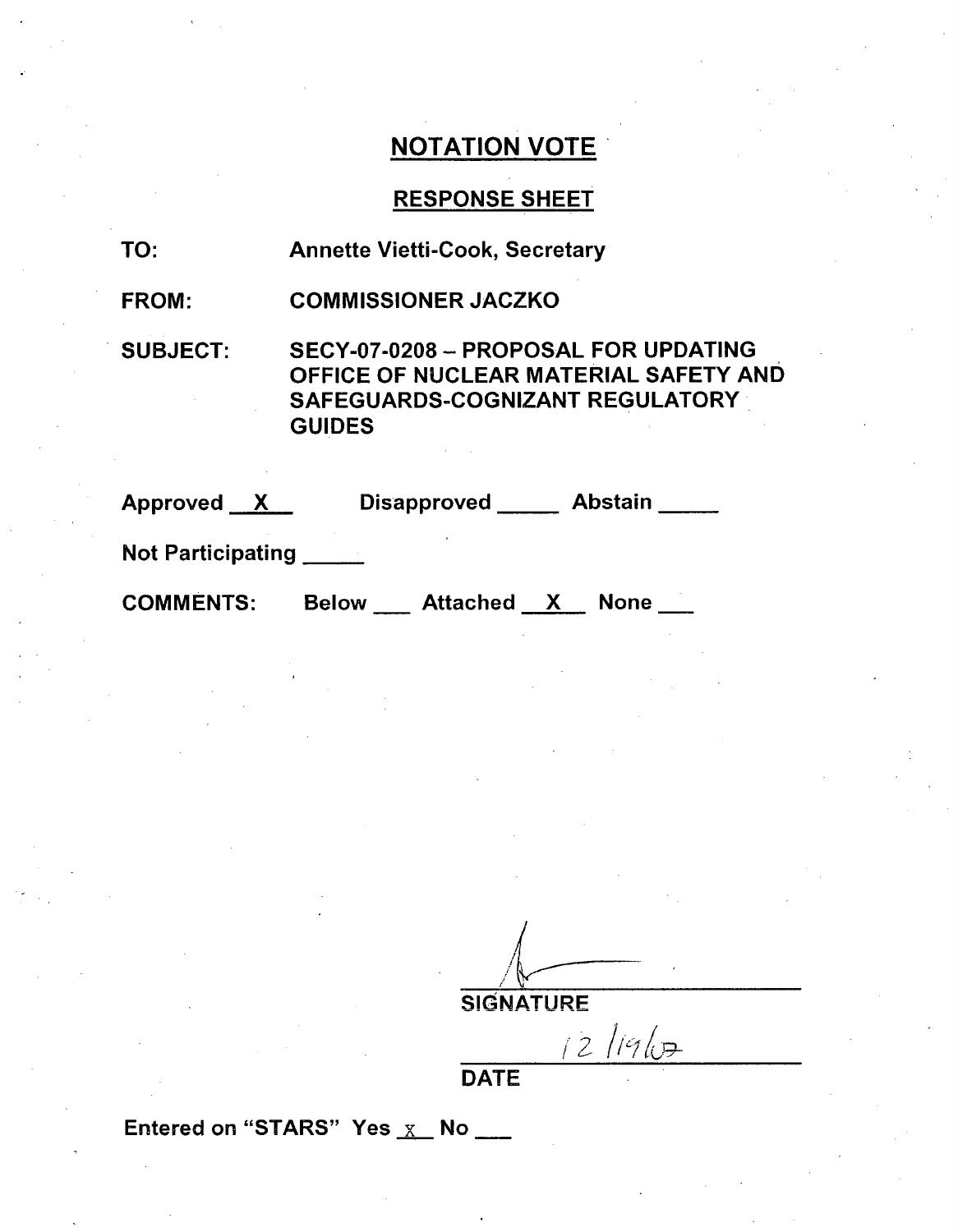#### **Commissioner Jaczko's Comments on SECY-07-0208 Proposal for Updating Office of Nuclear Material Safety and Safeguards-Cognizant Regulatory Guides**

**I** approve the staff's recommendation to address the Office of Nuclear Materials Safety and Safeguards **(NMSS)** Regulatory Guide (RG) updates subject to the following recommendations. The agency has done well to focus resources on updating documents that might be needed for new reactors, but if the nuclear resurgence does happen, it will impact the entire fuel cycle. Thus, it is essential that the infrastructure documents in the **NMVSS** arena be revised or updated given the role they play in the regulatory process. The staff should work with the staff of the Chief Financial Officer to identify carry-over funds that are available in order to support this initiative. **If** excess resources are not found in fiscal year **2008,** fiscal year **2009** or both to complete these activities, **I** support the staff recommendation to discuss this issue in the fiscal year **2009** and 2010 budget discussion.

**I** have some concerns about the number of regulatory guides that will be withdrawn as part of this action. The paper does not provide a justification for withdrawing many of the regulatory guides nor does it describe the number and type of regulatory guides that would be revised rather than updated. The staff should provide the commission a list of regulatory guides that -would be withdrawn and a justification for withdrawing each. **I** recognize that updates to RGs have lagged behind changes in our regulations, however, the staff should take appropriate actions to revise or develop new RGs to ensure licensees and applicants are provided with the most recent guidance on implementation of the agency's regulations.

Grégory B. Jaczko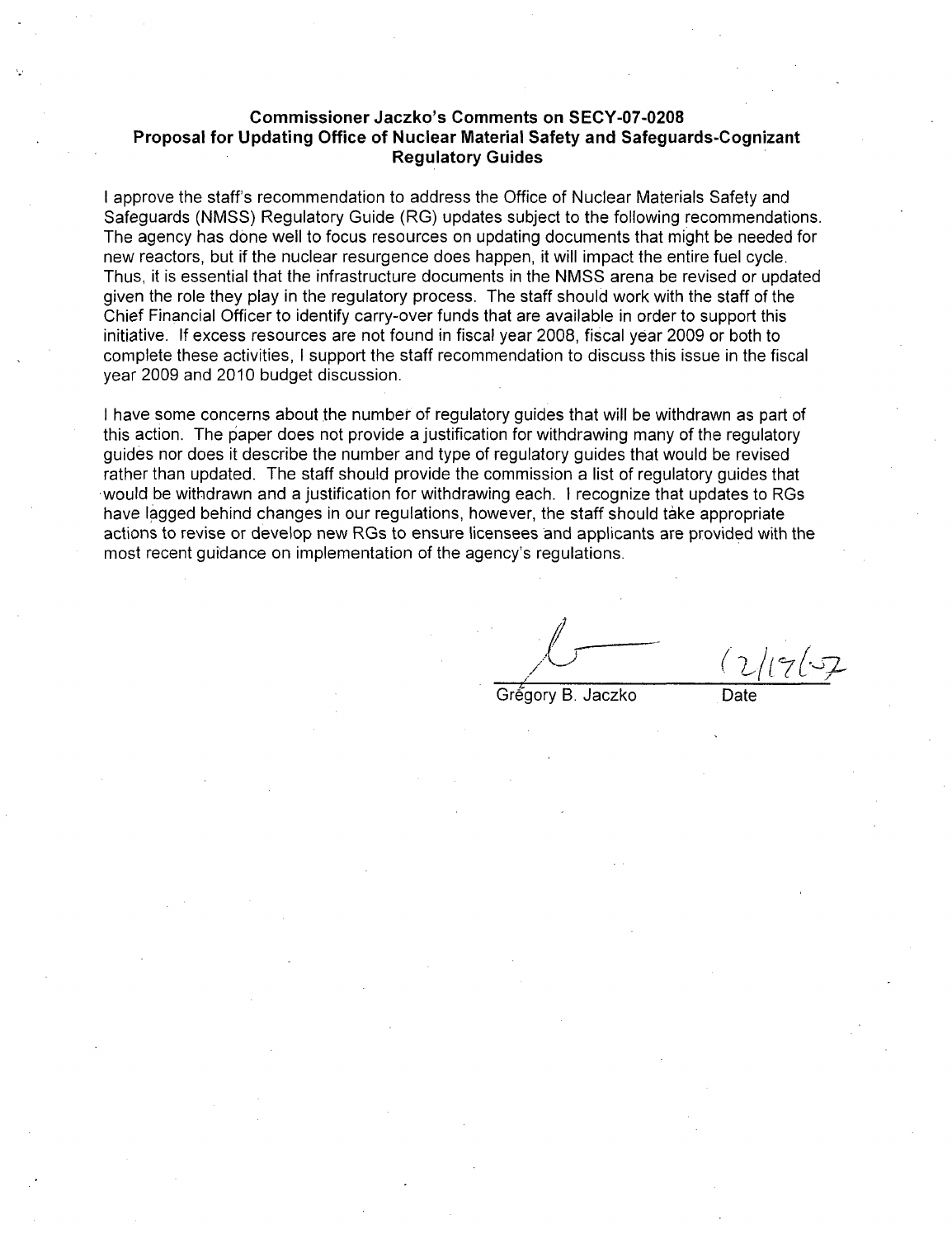# **NOTATION** VOTE

## **RESPONSE SHEET**

| TO:               | <b>Annette Vietti-Cook, Secretary</b>                                                                                             |
|-------------------|-----------------------------------------------------------------------------------------------------------------------------------|
| <b>FROM:</b>      | <b>COMMISSIONER LYONS</b>                                                                                                         |
| <b>SUBJECT:</b>   | SECY-07-0208 - PROPOSAL FOR UPDATING<br>OFFICE OF NUCLEAR MATERIAL SAFETY AND<br>SAFEGUARDS-COGNIZANT REGULATORY<br><b>GUIDES</b> |
| Approved X        | Abstain<br><b>Disapproved</b>                                                                                                     |
| Nat Dartininating |                                                                                                                                   |

Not Participating **\_\_\_**

COMMENTS: Below \_\_ Attached X None \_\_

/<br>ይላ **Reter B. Ly**<br>SIGNATURE .vons

 $12/17/07$ 

**DAT** 

Entered on "STARS" Yes X No \_\_